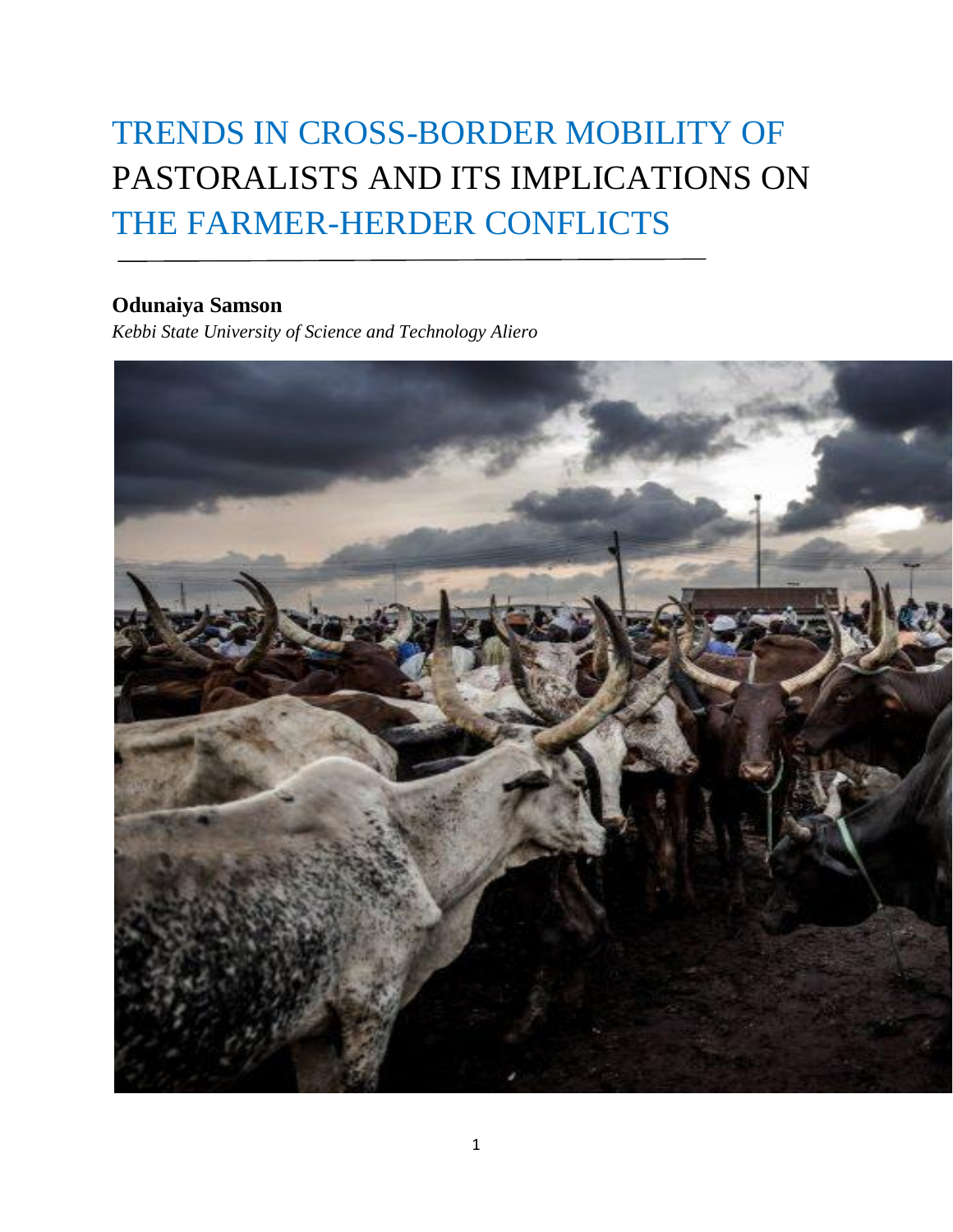# EXECUTIVE SUMMARY

Communities in Sokoto have experienced violence between farmers and pastoralists. The latter are divided into sedentary pastoralists, who are Nigerians and mostly herd in communities in Sokoto, and migratory pastoralists, who are transhumant herders migrating into Nigeria through the Sokoto-Niger Republic border in Tangaza local government area and other bordering communities. The destinations of migratory pastoralists in Nigeria have remained the same to this very day; however, there has been a change in the routes and migratory patterns. The alteration of the historical migratory trends and patterns can be attributed to encroachment of grazing routes by farmers, which have caused pastoralists to neglect grazing and seek alternative routes. Hence, roads and farmlands are used for passage. In addition, security challenges in Zamfara state, cattle rustling, superstitious traditional beliefs, unlawful allocation of grazing reserves by politicians for farming, and nighttime herding are other factors that have caused the change in migration patterns.

The population of pastoralists migrating into Nigeria has increased significantly when compared to that of the past. This can be attributed to the increase in the population of pastoralists and livestock, and desertification in the Sahel which is forcing more pastoralists into Nigeria. Though the relationship between migratory pastoralists and farmers has been hostile in nature, the same cannot be said of the relationship between sedentary and migratory pastoralists, which has been peaceful and mutual. The continuous dispute caused by changes in migratory trends have tended to spark cycles of reprisal attacks and can cause regional tensions with the bordering country of Niger Republic.

#### **Key Takeaways:**

- 1. The population of migratory pastoralists moving into Nigeria has significantly increased when compared to past figures. Also, the population of Nigerian pastoralists immigrating into Niger Republic has also increased because, in the past, they usually move to Zamfara state, but due to the security challenge in the state, they now move into Niger Republic.
- 2. The growing insecurity and cyclical attacks are mostly experienced during the migration period of the migratory pastoralists. The migratory pastoralist usually move into communities of Tangaza LGA by October- at the end of the raining season, and exit through the same route by June- before the start of the raining season;
- 3. Increasing population, desertification of the Sahel and regional instability are some of the factors influencing altered migration trends, and in turn, the farmer/herder conflict;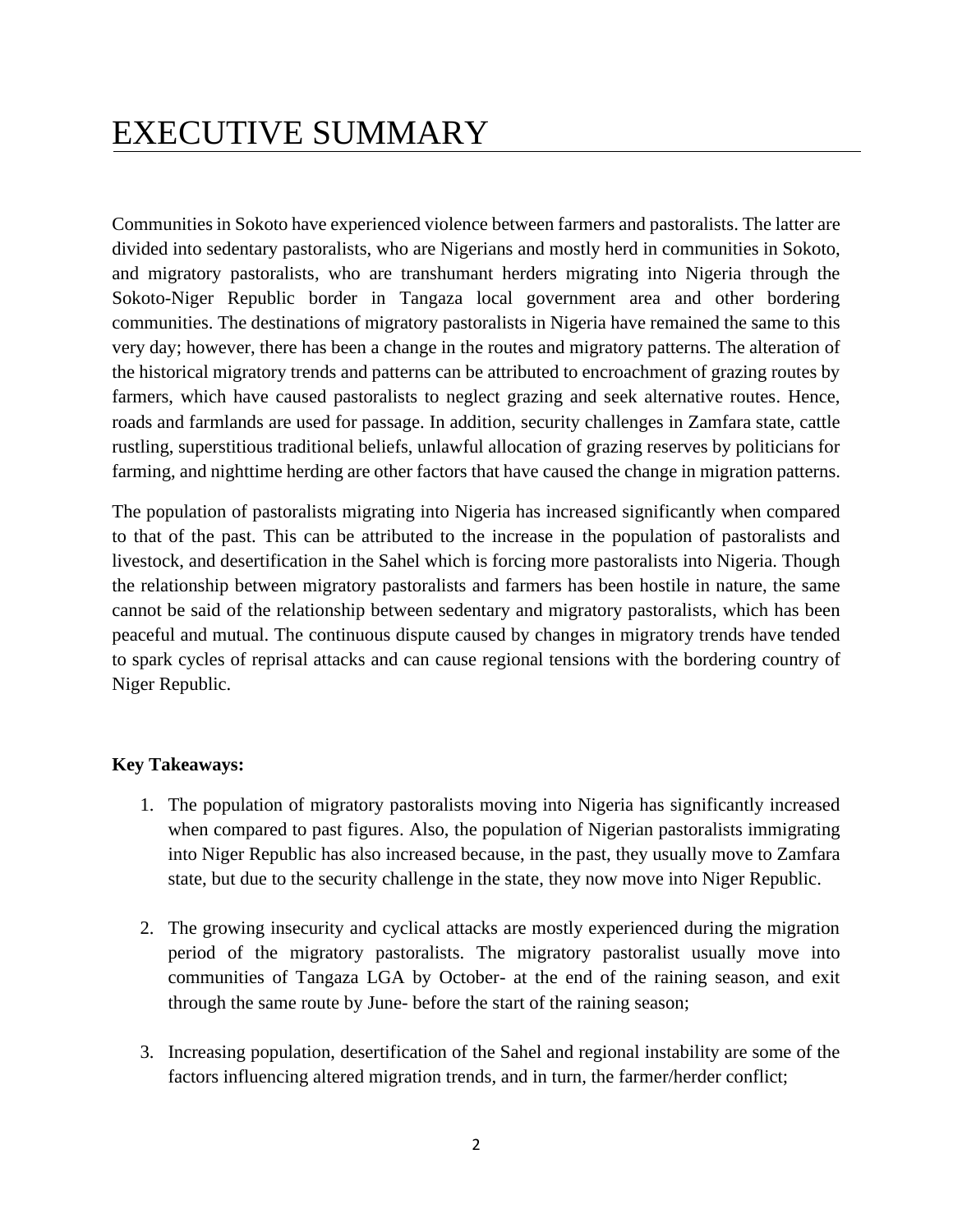- 4. Encroachment of grazing routes, superstitious traditional beliefs, night time grazing, neglect of grazing routes, entrusting of livestock to children herders, cattle rustling, unlawful allocation of grazing reserves for farming, destruction of farms, abandonment of past traditional practices are some of the drivers of the farmer/herder conflict;
- 5. The violence in the community is usually between migratory pastoralists and the farmers, and the clashes are predominantly violent. However, the conflict between sedentary pastoralists and farmers is mostly non-violent and easily de-escalated. There is no case of violent conflict between migratory and sedentary pastoralists;
- 6. In Sokoto state, unlike other places where ethno-religious narrative has been given to the farmer-herder crisis; the violent clashes is between Fulani and Hausa whom are both into farming and herding. Hence, the crisis is neither tribal or religious in nature as both parties are predominantly Muslims.

#### **Key Recommendations:**

- 1. Improved security for herders and farmers should be available to combat and prosecute the perpetrators of violence and persons with illegal possession of firearms;
- 2. Only pastoralists with ECOWAS International Transhumance Certificate (ITC) should be allowed passage on Nigerian soil;
- 3. Strict sanctions should be meted on persons who encroach on grazing routes, follow unauthorized grazing routes during herding, or tamper with the lands in the grazing reserves;
- 4. Regional cross-border cooperation should be strengthened with the neighboring country of Niger Republic. Both governments of Nigeria and Niger Republic should collaborate to organize information, communication, enlightenment, training and education campaigns and programs directed at transhumant herdsmen and the different actors involved in transhumance in the departure, transit and host zone of transhumant herds;
- 5. Operational readiness of rural-based police and other security units should be improved and communication and collaboration with local authorities encouraged. Also, the use of cattle tracking technology should be deployed;
- 6. The governments of Nigeria should work in close coordination with neighboring countries both to manage human and cattle movements across borders and to fight illicit arms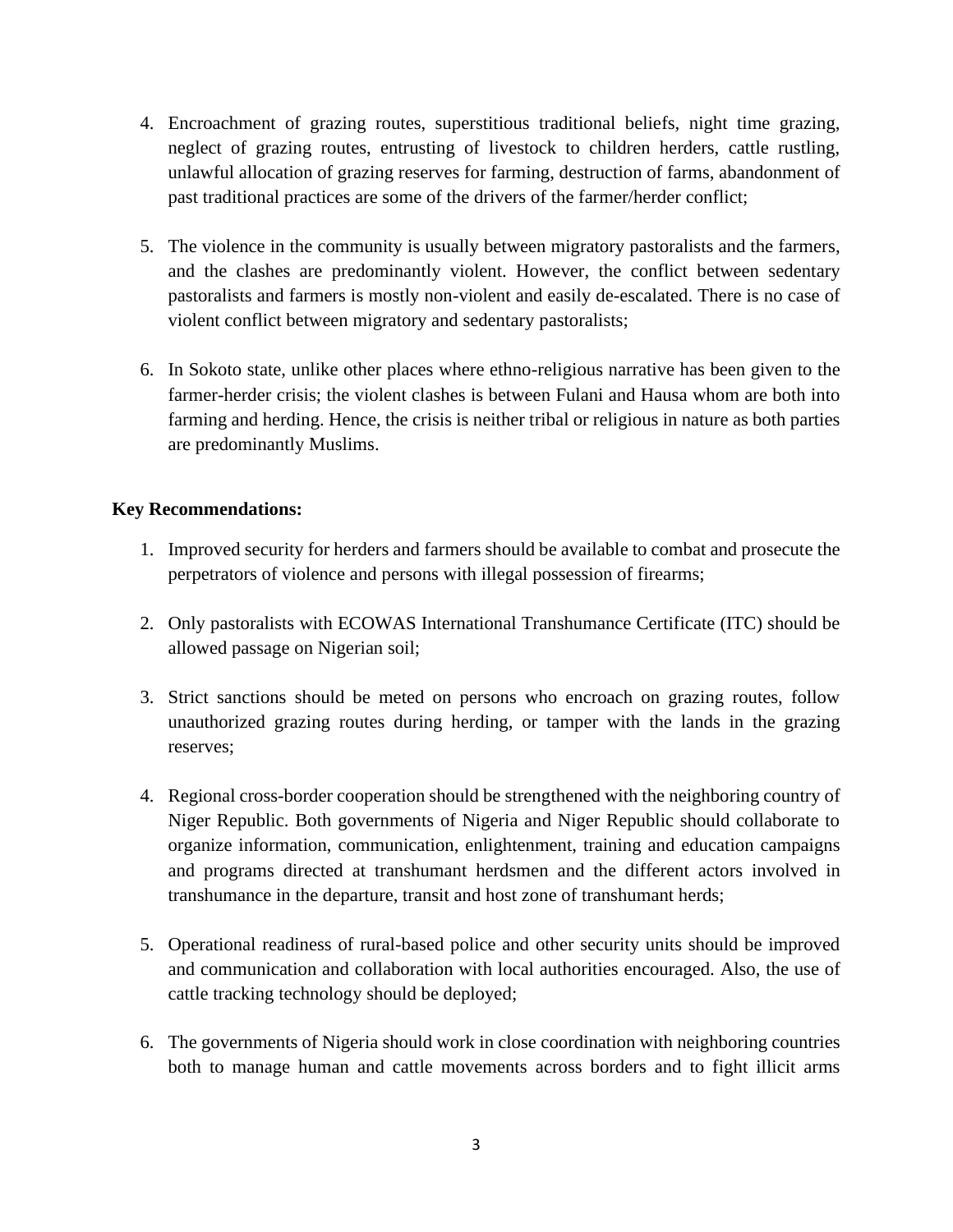trafficking. It should also strengthen regional cooperation in combating desertification and mitigating the impact of climate change;

- 7. Traditional practices and conflict resolution mechanisms should be strengthened; this should be consensus oriented, participatory, equitable and inclusive, transparent and follow the rule of law. There is a need to identify all pastoralists migrating into Nigeria through the Niger-Nigeria borders at the point of entrance and exit;
- 8. There is an urgent need to reform and improve grazing arrangements because open grazing in becoming gradually impracticable considering the danger faced by herders and farmers during migration of herds;
- 9. The migration of pastoralists in search of grazing pasture is motivated by climate change and environmental factors in the Sahel. Improved efforts should be put in place to tackle desertification and climate change to prevent lapse and relapse of violence associated with transhumant herding.

# INTRODUCTION

Human diversity and differences are the major causes of conflicts; though conflict is a part of life, violence is abnormal, hence the need for deliberate efforts to maintain relationships without resulting into violence. The farmer-herder relationship in the past is symbiotic, with both farming and herding constituting an integral part of our culture. In recent times however, there have been sparks of violent conflict in Sokoto state between farmers and pastoralists; which can be characterized as conflict motivated by competition for limited resources, disequilibrium of resources distribution, and quest for survival of livelihood and culture.

The farmer and pastoralists conflicts is not peculiar to Nigeria, as clashes has been recorded in some parts of South Sudan, Mali, Central African Republic and Democratic Republic of Congo; and the conflicts in Sokoto state are non-linear and have a tendency of spreading to other parts of the nation and bordering countries if not quickly nipped in the bud. The increase in the population of migratory pastoralists, change in migratory trends, environmental changes and security concerns have led communities into violent clashes as there is an increased demand on resources and unpreparedness of communities to host additional pastoralists or change the status quo. There calls for people centered, comprehensive and prevention-oriented responses that strengthen the protection of all people, communities and foster regional cooperation.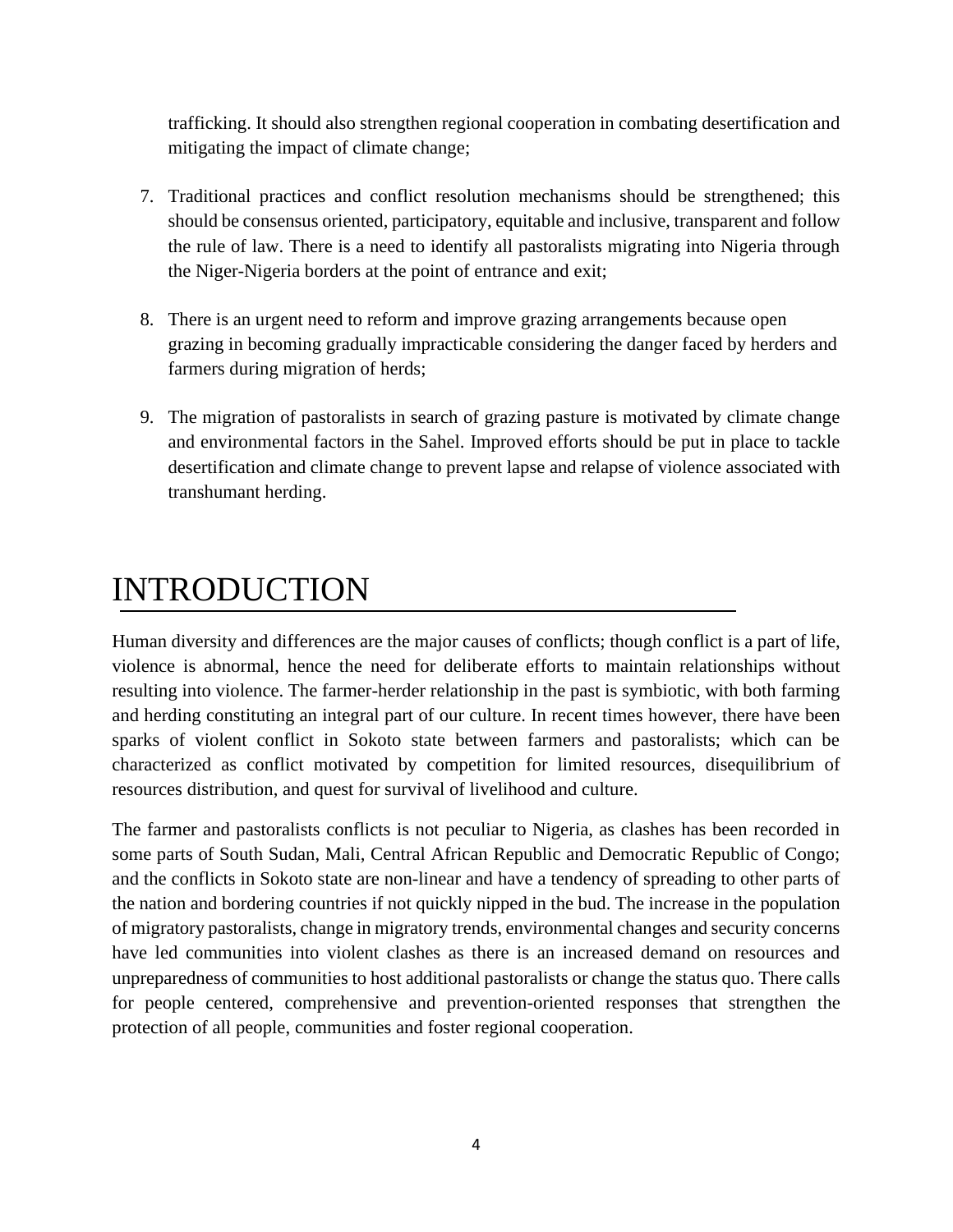## CHARACTERIZATION OF STUDY COMMUNITIES

Sokoto state is located in North West Nigeria and has 23 local government areas; sharing border with Niger Republic in Tangaza, Illela, Isa, Sabon Birnin, Gada and Gudu LGAs. According to the 2006 population census, the state has a population of 3,702,676 and a total land mass of 28,232,375sq kilometers. Originally named "Sakkwato", which means "market" from the Arabic word "Suk", the state is famous for being one of the hottest places in the world with an average temperature of 28.3 °C (82.9 °F). Sokoto is located in the Sahel, lies near the River Rima and River Sokoto confluence characterized by small isolated hills and sandy savannah, short duration of rainfall usually between June and October (with mean annual rainfall of 500 mm and 1,300 mm), and longer dry season between November and May. Majority of the population are into farming, with heavy reliance on the vast fadama land of the Sokoto-Rima River systems for cultivation, especially dry season farming. The state comprises mainly of Hausa and Fulani ethnic groups.

### Characterization of Communities by Nationality, Ethnic Composition, Types and Nature of Economic Activities

This research is focused on the Tangaza local government area of Sokoto state with the aim to determine the trends in cross-border pastoral migration and the role thereof in Farmer-Herder Conflicts in the state. Tangaza local government is located in the northern parts of Sokoto state, with a total population of 113,853 as recorded in the 2006 national population census and has a total land of mass2,477 km². The study area has three districts namely; Gidan Madi,Gwangwano District and Tangaza districts, with the local government headquarters located in Gidan Madi. The residents of Tangaza are mostly from the Hausa and Fulani ethnic groups, with Hausa being the predominant language. Besides Hausa and Fulani, there are Zabarmawa and Tuareg minorities in the communities along the border areas. Locally, Tangaza shares its boundary with Illela, Binji, Wamakko, Gudu, Gwadabawa and Kware local government areas in Sokoto State. There is a small quantity of foreigners from the Benin Republic, Niger Republic, Mali and Togo residing in communities. These foreigners have a long history of residing in the communities, with few being periodic visitors. The foreigners in the communities are mostly petty traders, cobblers, food vendors, farm laborers, drivers, and individuals seeking greener pasture in Nigeria. About 80% of the population of Tangaza is engaged in crop or livestock agriculture, with a majority being at subsistence level in remote villages and a few large-scale farmers who cultivate primarily for sale. The crops cultivated for subsistence are millet, Guinea corn, cassava, groundnut, rice, sweet potatoes and maize, while garlic, tomatoes, beans, rice, onions, sugarcane, water melon and sweet potatoes are crops mostly cultivated for sale by large scale farmers. The sheep is the predominant species reared by sedentary herders in the communities followed closely by goats and cattle. The Sheep reared are mostly Uda breed, while the cattle and goats are the Rahaji and White breed respectively. Although the majority of the communities in Tangaza are farming communities,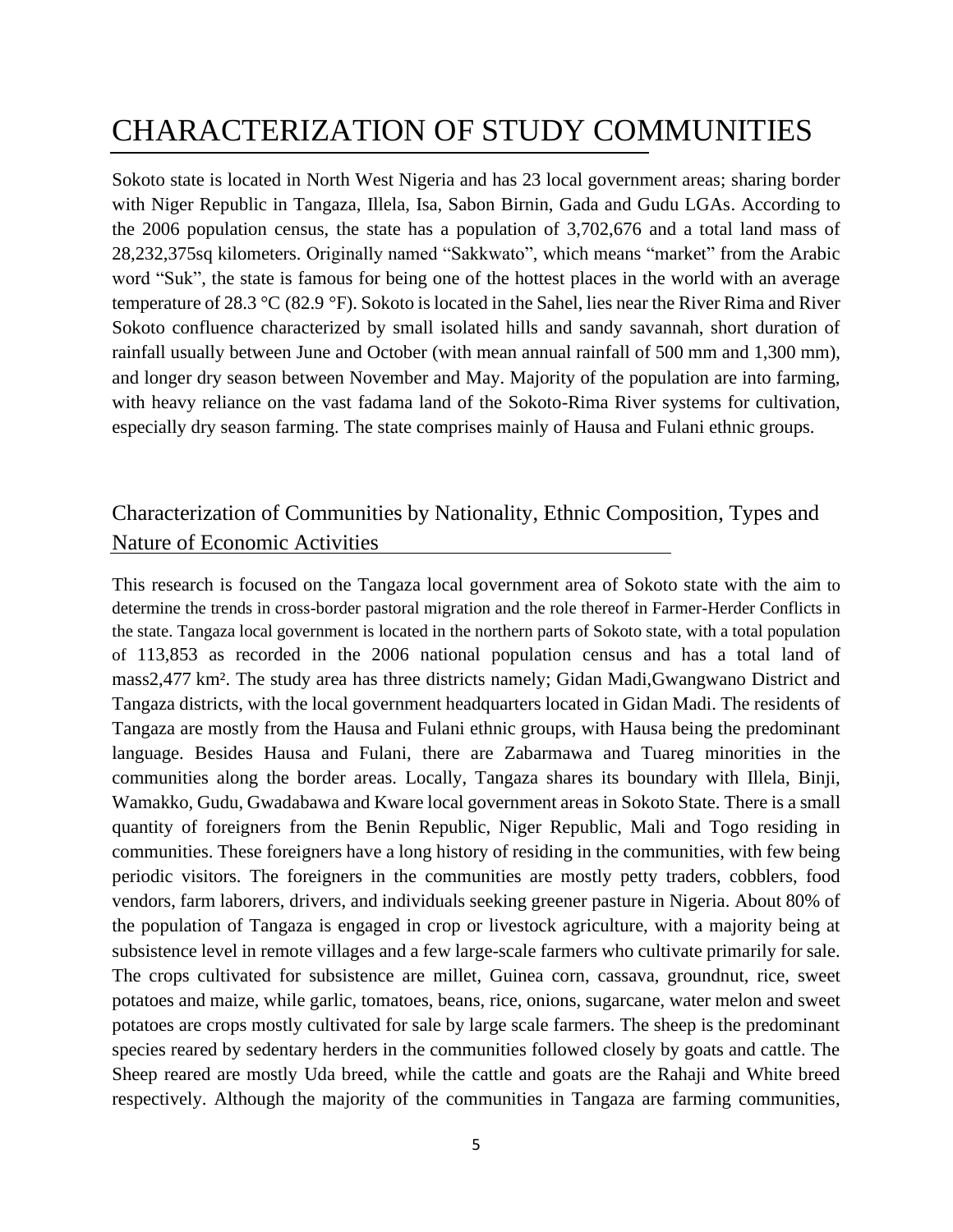

approximately 30% of the farmers are also into livestock keeping, however, mostly at the subsistence level.

*Figure 1: Map of Sokoto State Showing the Study Area and Some of the Selected Communities*

In recent times, there have been recorded cases of clashes between the farmers and herders in Sokoto, especially in communities that share a border with the neighboring Niger Republic. Tangaza shares a border with Niger in communities under the Gwangwano district, and the most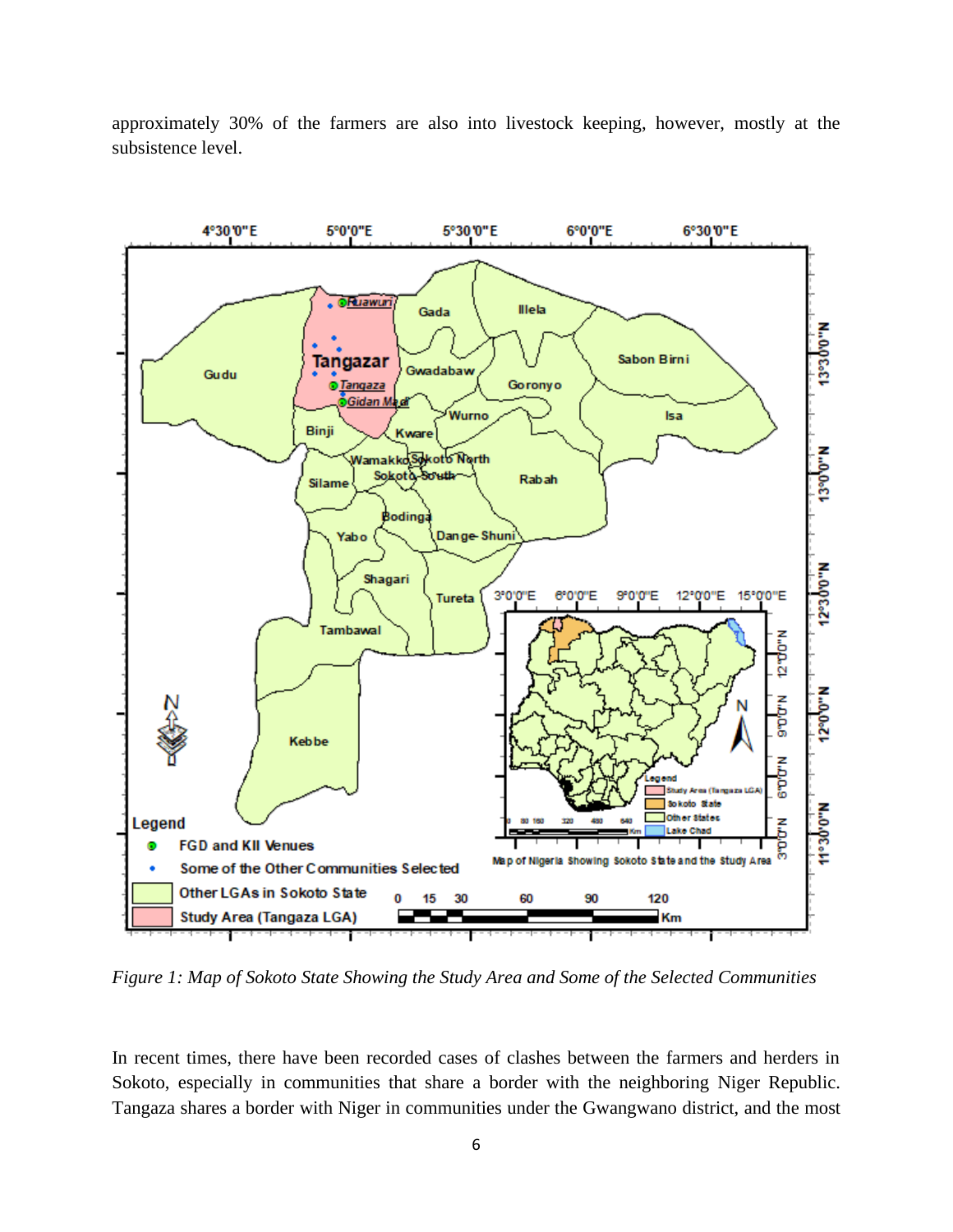commonly used passage by migrants is the Ruwa Wuri communities of Gwangono district. The violent conflicts within the communities are mostly ascribed to foreigners migrating from Niger Republic into local communities.

The objectives of the research include: the characterization of the farming and pastoral communities in Tangaza LGA in terms of nationality, ethnic compositions and economic activities of the residents; determination of the pastoral migration in the study area in terms of origin, destinations and number of migrants involved; and determination of the nature, drivers and occurrence trends of farmers-herders conflicts in the study area during herders migrations.

| <b>SN</b>      | <b>Communities</b>    | <b>Districts</b>  |  |
|----------------|-----------------------|-------------------|--|
| 1              | Bagurawo              | Gidan Madi        |  |
| $\overline{2}$ | Falali                | Gidan Madi        |  |
| 3              | <b>Gidan Madi</b>     | <b>Gidan Madi</b> |  |
| $\overline{4}$ | Ginjo                 | <b>Gidan Madi</b> |  |
| 5              | Jangilma              | Gidan Madi        |  |
| 6              | Kwannawa              | Gidan Madi        |  |
| 7              | Malgaje<br>Gidan Madi |                   |  |
| 8              | Sildeyo<br>Gidan Madi |                   |  |
| 9              | <b>Sutti</b>          | <b>Gidan Madi</b> |  |
| 10             | Tamajiyo              | Gidan Madi        |  |
| 11             | Yami                  | Gidan Madi        |  |
| 12             | <b>Bagida</b>         | Gwangwano         |  |
| 13             | <b>Ruwauri</b>        | <b>Gwangwano</b>  |  |
| 14             | <b>Tsoni</b>          | Gwangwano         |  |
| 15             | <b>Ayama</b>          | <b>Tangaza</b>    |  |
| 16             | BarkaTugel<br>Tangaza |                   |  |
| 17             | Belori                | Tangaza           |  |
| 18             | <b>Gohono</b>         | <b>Tangaza</b>    |  |
| 19             | Labsani               | <b>Tangaza</b>    |  |
| 20             | Runtowa               | Tangaza           |  |
| 21             | <b>Sokwoi</b>         | <b>Tangaza</b>    |  |
| 22             | <b>Tangaza</b>        | <b>Tangaza</b>    |  |

Names of the communities samples from the three districts constituting Tangaza LGA (the locations of the highlighted communities are shown in Figure 1)

### Data Collection and Analysis

The qualitative data of the research were obtained through Focus Group Discussions (FGD) and Key Informant Interviews (KII) which was conducted in the same selected communities in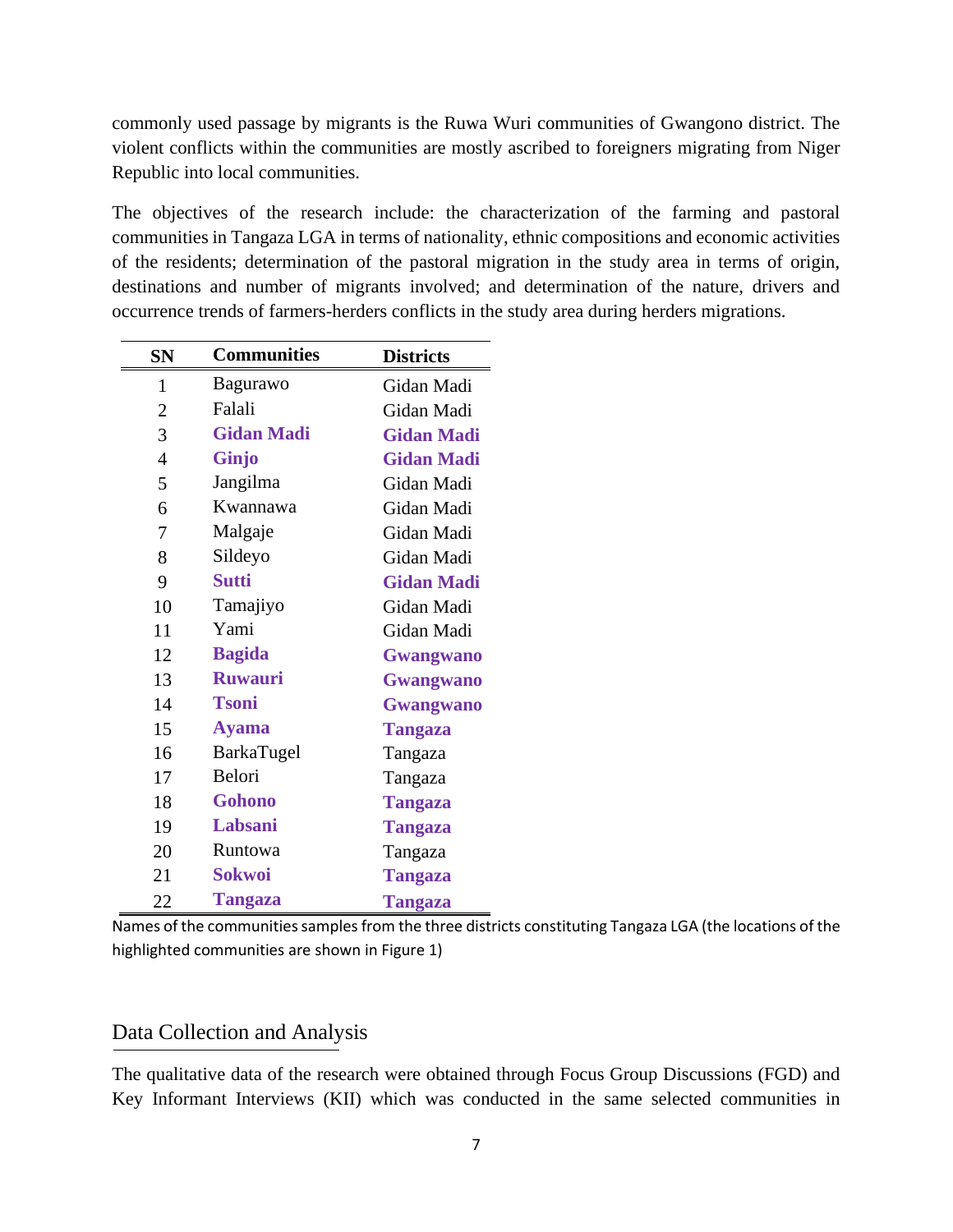Tangaza local government area. The interviews and discussions cover traditional leaders, leaders of farming and herding communities in the districts of Tangaza.

| Informant/<br><b>Group ID</b> | <b>Name of District</b> | Name of Informant/ Group                     |
|-------------------------------|-------------------------|----------------------------------------------|
| 1                             | Gidan Madi District     | A Group of Traditional Council Members       |
| 2                             |                         | A Group of Herders From Various Communities  |
| 3                             |                         | Abubakar Suleiman from Ayama Community       |
| 4                             |                         | Village Head of Labsani (Darai of Labsani)   |
| 5                             |                         | Dabran Ruwa Wuri (Village Head of Ruwa Wuri) |
| 6                             | Gwangwano District      | Idris Khalid from Tsoni Community            |
| 7                             |                         | Magaji Umaru from Tsoni Community            |
| 8                             |                         | Lawali Ahmadu from Bagida Community          |
| 9                             |                         | Magaji Bello from Bagida Community           |
| 10                            |                         | A group of Traditional Council Members       |
| 11                            | Tangaza District        | A group of Herders from Various Communities  |
| 12                            |                         | Abubakar Yammi from Yammi Community          |
| 13                            |                         | Alhaji Mai Kudi from Jangilma Community      |
| 14                            |                         | LabboJibo from Sutti Community               |
| 15                            |                         | Marafan Tangaza                              |

*Names of Key Informants and FGD Groups from the three districts constituting Tangaza LGA*

## TRENDS OF PASTORAL MIGRATION IN TANGAZA

### Pastoral Migration from Niger Republic to Nigeria

In recent times, there has been an increase in the population of migratory pastoralists in communities in Tangaza and Sokoto at large. The cross-border movement of pastoralists to other nations predates the ongoing farmer-herder crisis in Nigeria and historically, has become a part of the herders' annual traditions. As a part of the ECOWAS transhumant protocol of 1998 and ECOWAS protocol of free and fair movement of goods and persons in West Africa, migratory pastoralists have free movement across the West Africa region in search of pasture. The herders constitute two groups; the sedentary pastoralists who are predominantly Nigerians, and migratory pastoralists who are mostly foreigners migrating into Sokoto, Nigeria through the Sokoto-Niger border. Increasing pressures on arable land as a result of increasing population, particularly as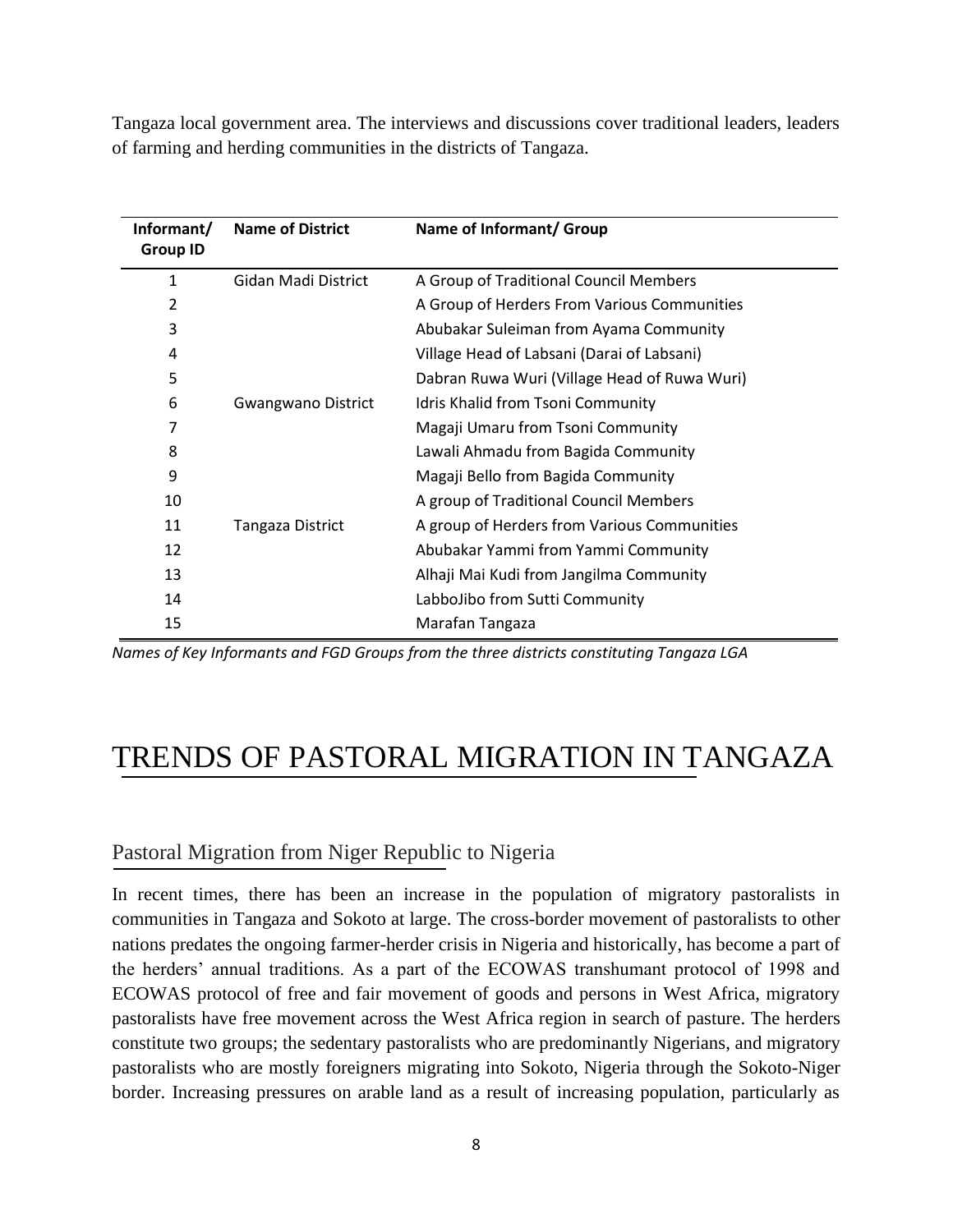more people turn to crop farming, radical shifts in economic and climatic conditions; has forced farmers and pastoralists or transhumant herders to compete for diminishing resources.

There exists seasonal migration by pastoralist particularly at the beginning of the raining season and during the harvest time; this practice is an age-old practice among the herders. The migratory pastoralists are mostly coming from Adar, Kwanni, Dogon Dutse, Dosu, and Tawa (Aduwa, Kiriya, Chinyasu, Bagaji) communities of Niger Republic. The migratory pastoralists usually herd with their livestock which comprises mainly of cattle of Rahaji breed, followed by sheep of Uda and Kamba breed, and white goats. Tuaregs who usually rear camels also migrate into Tangaza in previous years, but the population of Tuaregs migrating into the communities in recent times has reduced. The migratory pastoralists arrive into communities in Sokoto at the beginning of harvest (end of raining season, usually around October) when there are still fresh grasses for their livestock, and at that period, the dry season is beginning to approach in Niger Republic. These migratory pastoralists usually travel to Zamfara state, Niger State, Kwara state, the Middle Belt, while a few of them go as far as the southern parts of Nigeria. Hence, Sokoto being the bordering state is the point of entry and exit for the migratory pastoralists and serves mainly as a route and not their destinations. The migratory pastoralists graze in the communities between October and May, and at the beginning of the raining season; the migratory pastoralists commence the exodus of livestock back to Niger Republic as the breed of their cattle do not survive under heavy rainfall. Additionally, the beginning of the raining season signifies that there would be fresh grazing pastures in Niger Republic and few down pour there.

The pastoralists migrating into Tangaza has increased significantly when compared to the past figures, although the seasonal migration is not a new practice but the desertification of the Sahel and climate change has resulted in scarcer and poorer quality pasture; forcing pastoralists to migrate south. The destinations of migratory pastoralists are the same as that of previous years although there are changes in the routes followed. The increase in the population of migratory pastoralists can be attributed to the conflicts, banditry, and insecurity in Zamfara; as the pastoralists who initially are migrating through Zamfara state to move southward are now going to Kebbi State. The change of routes means that more pastoralists migrate from Niger Republic into Tangaza, after which they move into neighbouring Binji local government area and then into Kebbi state and continue their movement south in a bid to avoid passing through Zamfara.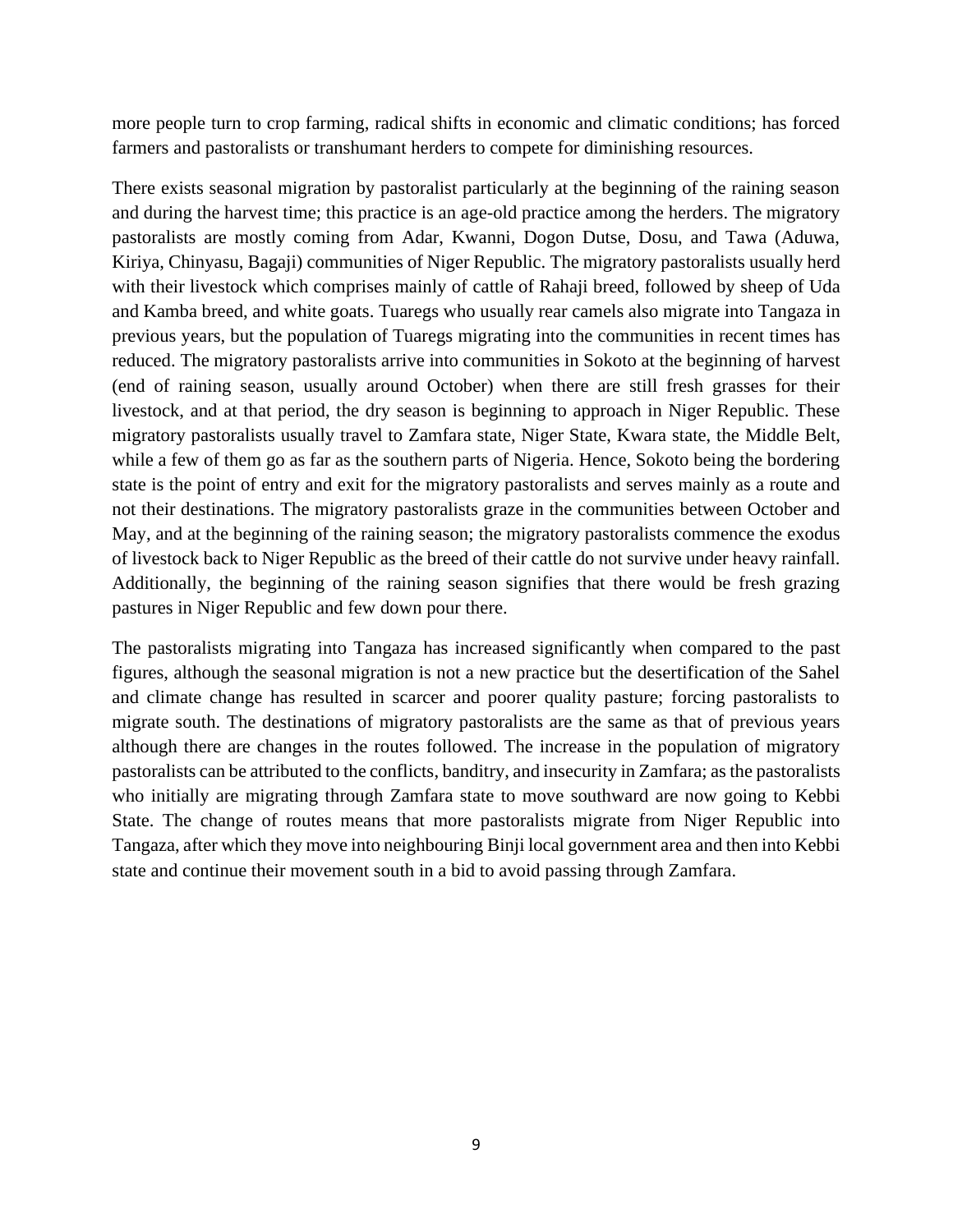

*Figure 2: FGD with Sarkin Fulani and some Ardos' in Tangaza LGA, Sokoto State*

Formerly, migratory pastoralists used to only follow designated grazing routes but nowadays, they follow roadsides in some areas because the grazing routes have been converted to farms, while other routes are becoming narrower. Also, there is a change of routes pastoralists follow in some communities, which is caused by the flooding recently experienced in Sutti community which causes pastoralists to change routes because their sheep cannot pass through the water. Also in a bid to get to their destinations more quickly, the migratory pastoralists often use roads and people's farm as passages rather than the grazing routes. Hence, there is a reduction in the number of migratory pastoralists moving through the allocated grazing routes. The migration pattern, routes, and destination for the majority of the migratory pastoralist is relatively the same year-in-year-out except for a few pastoralists who alternate destination and routes annually.

### Pastoral Migrations from Nigeria to the Republic of Niger

Nigerian pastoralists also migrate to the Niger Republic with their livestock, especially the pastoralists in bordering communities of Sokoto state. This migratory pattern among the sedentary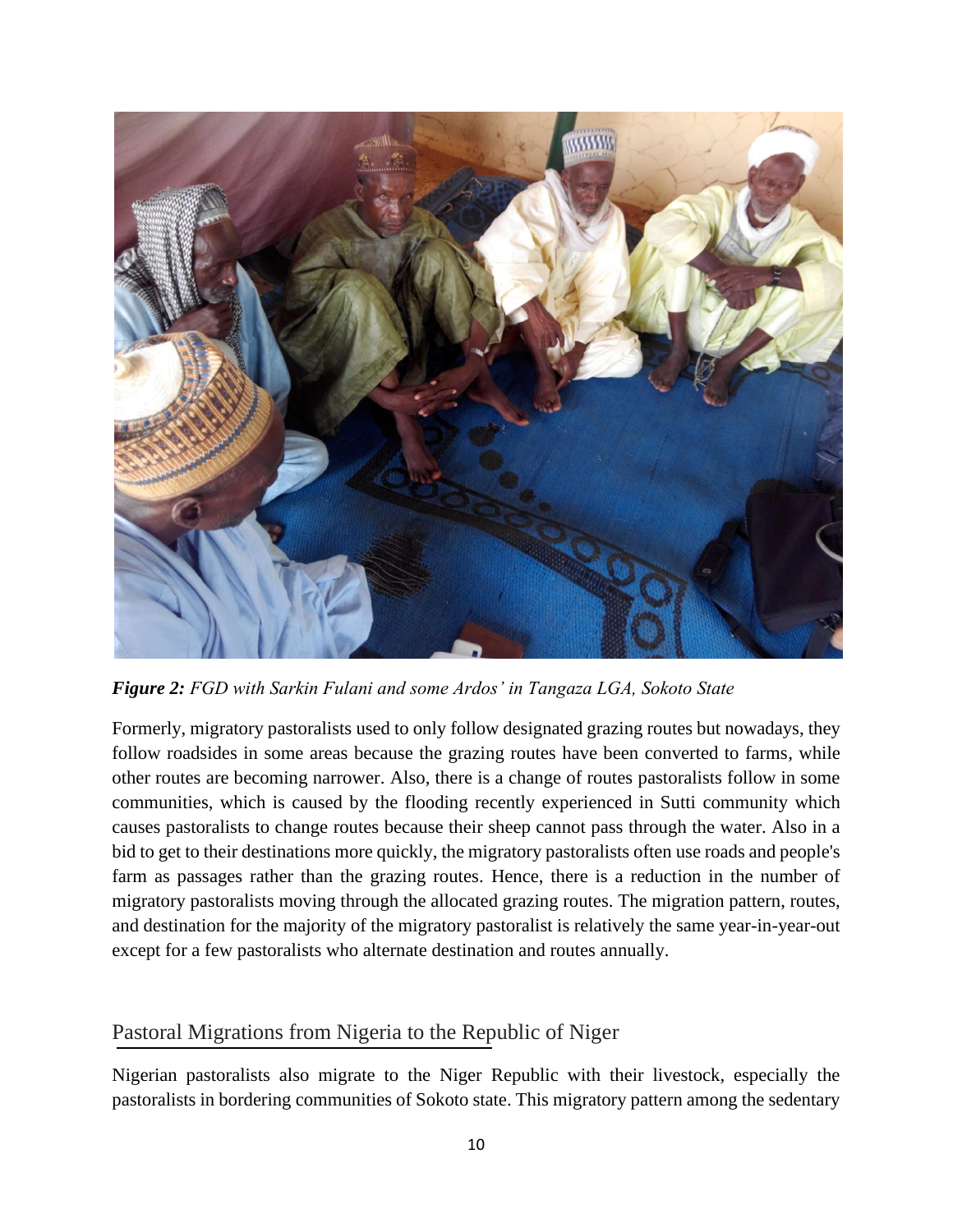pastoralists has been in practice for years, and they usually migrate to Barade, Chinta, Fako Mai Dullu, Aza, Mai Seka, Taibara, Mai Segummi, Innelu, Dosu and nearby forests in the Niger Republic.The increase of pastoralists in Tangaza migrating to Niger Republic is mainly due to the increase in the population of pastoralists in the communities and the fear of damaging crops as most grazing routes in Nigeria have been encroached. The migration into Niger is usually during the raining season, usually between June-September; at the time, there is adequate rainfall in Niger Republic, large expanses of land to graze on and grazing routes that enables migration. The sedentary pastoralists migrate with cattle and sheep of Rahaji and Uda breeds, respectively, into the nearby forest areas and grazing reserves in Niger Republic. Another factor causing the increase of sedentary pastoralists heading to Niger Republic is the insecurity, banditry, cattle rustling, and kidnapping faced in Zamfara state by previous pastoralists who migrated there to herd. Following series of challenges, the pastoralists who in the past migrate to Zamfara state, now move to Niger Republic as it is more secure. The routes used by sedentary pastoralists to migrate to Niger Republic are the same year-in-year-out because cattle routes are not tampered with there, but while on their journey, they mostly follow roads in Nigeria due to blockage of cattle routes. Although the population of sedentary pastoralists migrating to Niger Republic in increasing, the routes and destinations they annually migrate to is still the same; and they return to Nigeria at the end of the raining season in Niger Republic.

# NATURE, DRIVERS AND OCCURRENCE TRENDS OF FARMER-HERDER CONFLICT DURING HERDER MIGRATIONS

#### Conflicts between Sedentary Pastoralists and Farmers

In Nigeria, the famer-herder conflict has become a major threat to the peace of not just Sokoto state; but the North-West, North-Central, South-South and South-Eastern parts of the nation. The violent clashes resulting in deaths are becoming alarming and the conflict is becoming potentially as dangerous as the Boko Haram insurgency. According to another, incidents involving herders accounted for 44 percent of all fatalities in the country in 2016. These conflicts are, by every measure, complex and multidimensional. Formulating appropriate responses requires a clear diagnosis of their root causes, evolution, impacts and implications.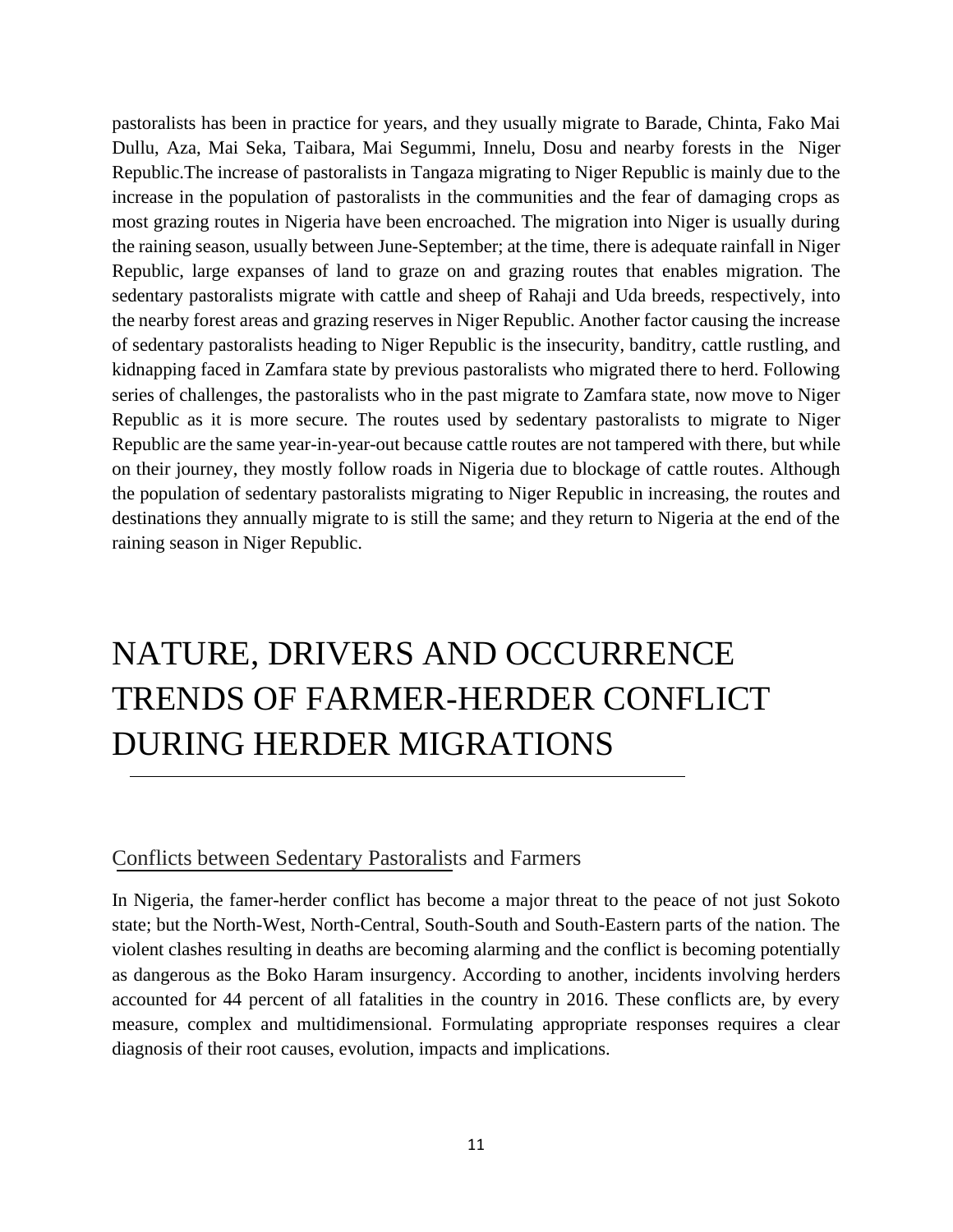The relationship between sedentary pastoralists and farmers in the past is usually mutual and nonviolent. The farmers and sedentary pastoralists are of the Hausa and Fulani ethnic groups respectively, they are members of the same communities who share similar religious and cultural values. In the past, pastoralists graze freely on the leftover of farmers' harvest and in turn, the herds help to manure the farm with their dung. However, there has been an increase in the reported cases of conflicts between the sedentary pastoralists and farmers in Tangaza in the past decade. The conflicts between these parties are predominantly non-violent, with very few reported cases of violent clashes leading to loss of lives and fatal injuries. The conflicts between the sedentary pastoralists and farmers are mostly unintentional and some of the causes include: pastoralists sleeping while herding leading to straying of cattle; pastoralists occasionally encroaching on farms before completion of harvest, which is partly because nowadays pastoralists follow roadside passages during the course of migration, as grazing passages are usually too narrow to accommodate large herds; habit of deliberate nighttime grazing on farmlands while everybody is asleep by some pastoralists; superstitious beliefs amongst pastoralists (especially indigenous pastoralists) that a herder needs to graze other people's grain crops [guinea corn, cowpea] from time to time in order for his livestock to be blessed; conversion of some sections of the grazing routes to farms, which sometimes necessitates passage of herds through farms or force them to follow the aforesaid narrow roadside passages, leading to unavoidable encroachment on farms. Other drivers of the conflict are population growth, greed, arrogance of both parties; new structures on grazing routes; farmers intentionally refusing to harvest their crops so that herders may destroy and they can lay claim on money; unlawful land allocation by politicians and forest guards to farmers in grazing areas; people taking the law into their own hands instead of inviting security forces; attempts to capture livestock after they have destroyed crop; and entrusting of livestock to children herders. In the past, there was peaceful coexistence between the sedentary pastoralists and farmers as they have conflict mitigation/resolution mechanism in place, which are mostly through traditional leaders; the conflicts between sedentary pastoralists and farmers that were non-lingering and were usually resolved by village and district heads of the communities using tradition mediations of conflict resolution and mutual agreement between the parties involved. In the case of violent conflicts or dissatisfaction by either party with the resolutions of traditional leaders, legal channels such as the Nigerian Police Force and the Court of Law are resorted to as conflict resolution mechanisms. The most popular conflict resolution is the police, because people have lost trust in the integrity of traditional rulers, as most farmers believe that the judgment of the traditional rulers often favors the pastoralists

#### Conflicts between Migratory Pastoralists and Farmers

There aregrowing reports of violent conflicts between migratory pastoralists and farmers which are often associated with banditry and cattle rustling. In the past, migratory pastoralists upon arrival into communities usually head straight to the palace of the traditional ruler to inform him of their presence, where they migrated from, where they are heading to, their purpose for coming,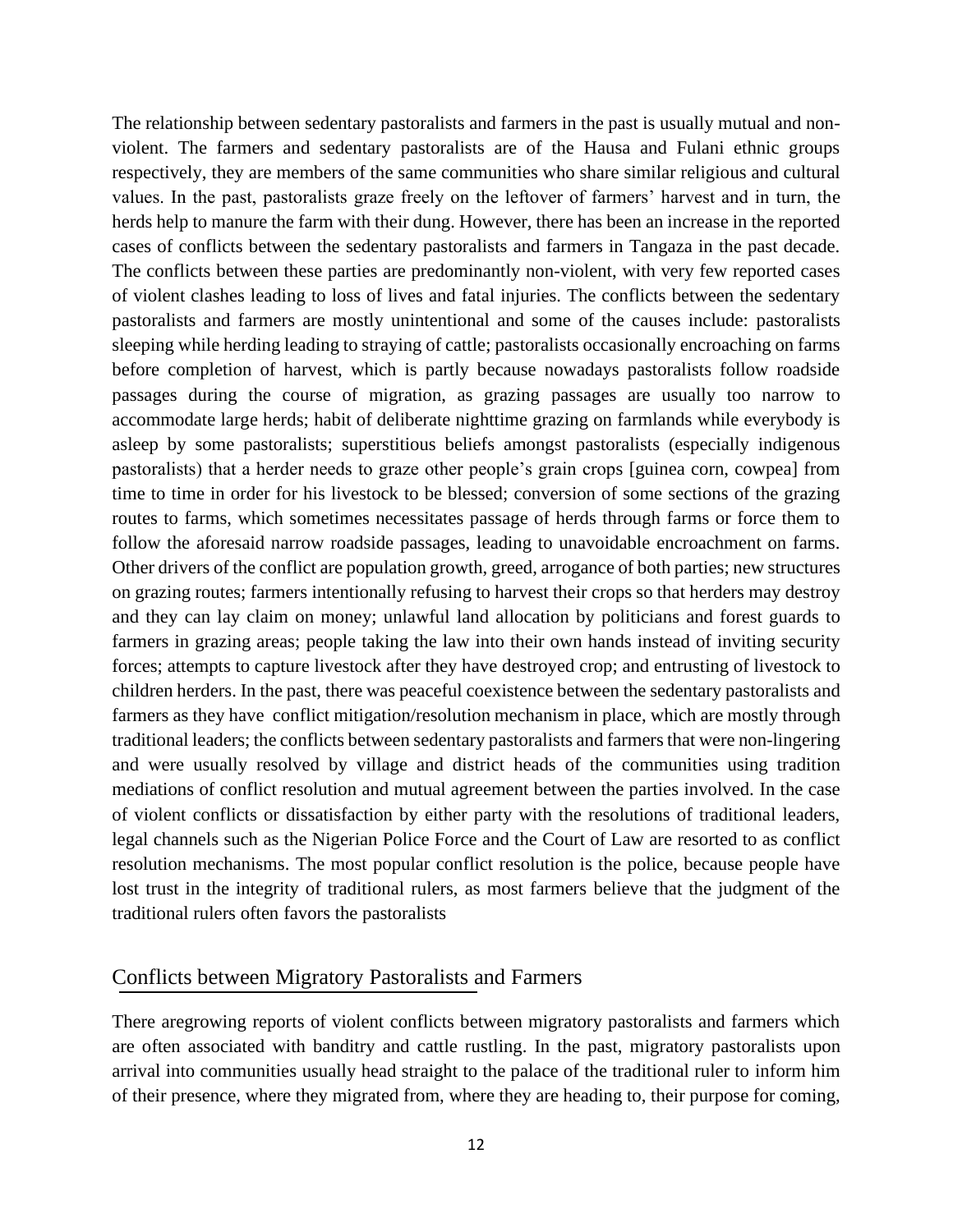and the duration they intend to stay in the community and give their commitment to abide by the law of the land. Their stay in communities was mostly characterized as peaceful and temporal because communities in Tangaza are passages and not their destinations. However, in the last decade, conflicts involving the migratory pastoralists have become predominantly violent, intentional and non-lingering. The non-indigenous migratory pastoralists have imbibed the habit of sneaking into the communities, taking advantage of the porosity of the Sokoto-Niger border and settling for a while before proceeding further without reporting to the traditional authorities for proper identification. These practices make them untraceable after terrorizing communities and embolden them to do whatever they wish. The migratory pastoralists have violent dispositions and they have the habit of engaging in deliberate destruction of farmlands in the host communities, and are generally dreaded by people around because of their possession of arms, also because they usually commit crimes at night and abscond afterwards. This, in turn, often results in incrimination of sedentary pastoralists and their entanglement in unlooked-for conflicts and/or legal battles with farmers. Recently, two farmers were injured terribly by pastoralists migrating from Zamfara state en route to Niger Republic; alongside numerous destruction of farms and banditry; the pastoralists are gradually posing serious dangers to the peace of Tangaza. The drivers of the conflict include: deliberate destruction of farms by migratory pastoralist, after which they run and the sedentary herders are accused; superstitious believe that cattle grow fatter when they destroy farms; daylight destruction of crops; arrogance and carelessness; illegal possession of guns by herders who willfully destroy crops, politicians and forest guards allocating grazing routes to themselves and others unlawfully; conversion of sections of grazing routes to farms, which sometimes necessitates passage of herds through farms, forcing herders to follow narrow roadside passages, leading to unavoidable encroachment on farms; night time grazing usually done around 2-3am and entrusting livestock to children herders; refusal to resolve the conflict amicably; and criminal elements under the guise of herders.

In most situations, there are no mutual or traditional mechanisms of conflict resolution for migratory pastoralists because they flee after destroying the crops; hence they are unavailable to resolve conflict. They usually have little regards for traditional rulers in the communities and refuse to honor the invitation of traditional rulers. Because of their possession of arms, the farmers are scared of confronting these pastoralists; also, when reported to the Nigerian Police Authority, they resist arrest and flee from communities before the arrival of the police. When caught, they are usually handed over to the police and further charged to court for prosecution. There is a tendency for our bordering nations to be affected by international developments, especially the current migratory trends; the possibility of future conflicts spreading to other communities of Sokoto state is high. Migratory pastoralists spread across many West and Central African countries, any major confrontation between them and other sedentary Nigerian farmers could have regional repercussions, with pastoralists drawing in fighters from neighboring countries.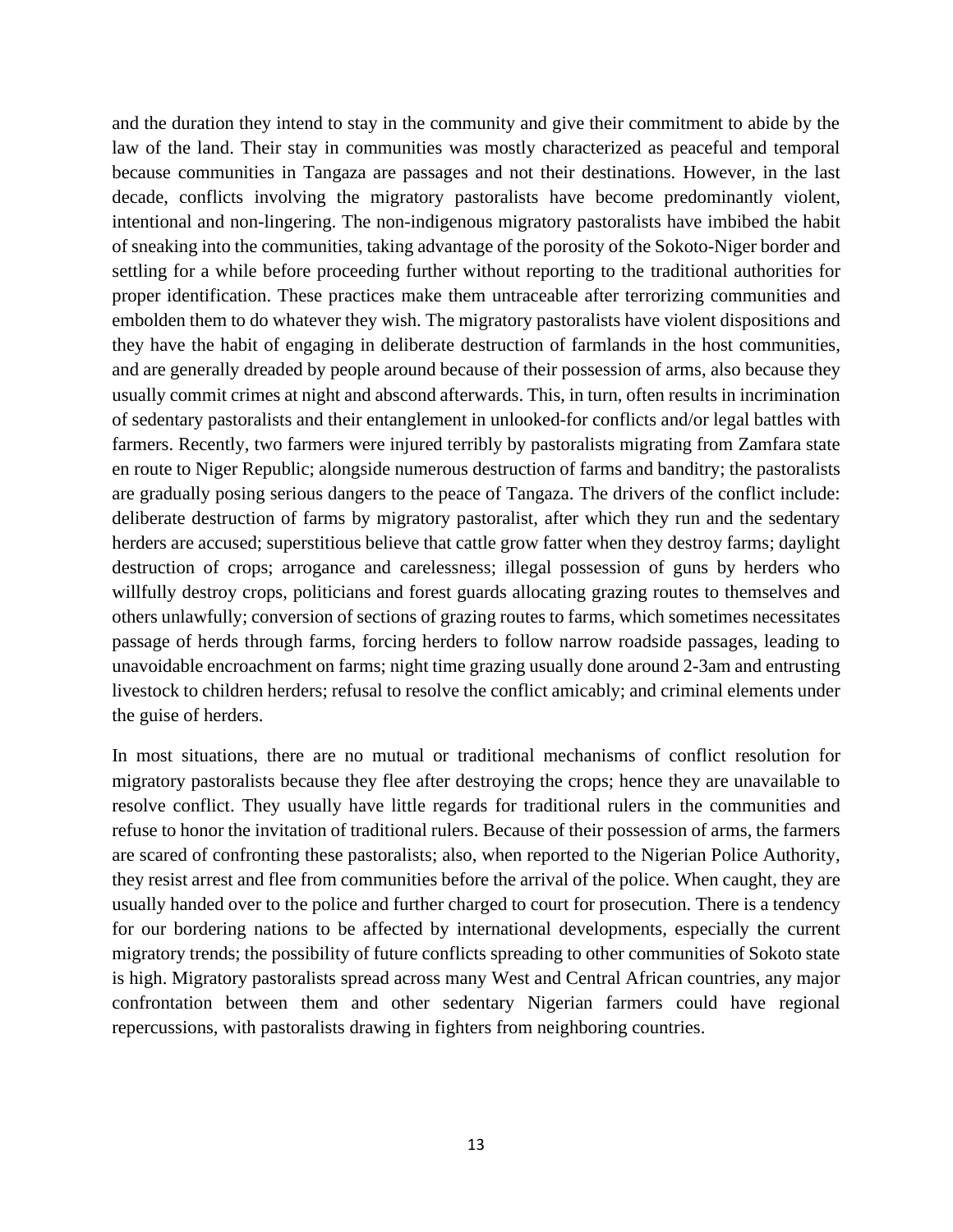### Conflicts between migratory pastoralists and sedentary pastoralists

The relationship between sedentary and migratory pastoralists is predominantly peaceful with a common sense of brotherhood because the pastoralists are mostly of Fulani ethnic origin. The Fulani tribe is spread across west and central Africa, found in countries like Senegal, Gambia, Niger Republic, Burkina Faso, Chad, Cameroun, Mali, Togo etc. and the migration of livestock to other nations is practiced by sedentary and migratory pastoralists respectively. Sedentary pastoralists scarcely engage migratory pastoralists in conflicts except when the latter arrive with livestock infected with certain diseases, in which case the former raise objections to their staying around. In fact, sedentary pastoralists even have the habit of covering-up migratory pastoralists involved in destruction of crops

# **CAUSES OF CHANGES IN MIGRATORY PATTERNS OF PASTORALISTS**

*Neglect and Encroachment of Grazing Routes***:** The traditional grazing routes used by migratory pastoralists have been encroached by farmers in most communities. This change has caused the pastoralists to abandon the grazing routes and seek alternative routes by using the roadside as passages through the community. Where the grazing routes have not been encroached, they have been narrowed down by farmers and this makes it difficult for the pastoralist to control the herds passing through a narrow grazing route without straying into the farmlands.

The allocation of lands by traditional rulers and political leaders without consideration to the grazing routes is another factor influencing the change in migratory trends. The pastoralists coming from Niger Republic find it difficult to migrate to their destinations in Nigeria because most grazing routes are now farms, while Nigerian pastoralists moving towards the Niger Republic have a different experience as the grazing routes there are still in place and are not tampered with.

*Cattle Rustling and Possession of Firearms***:** The recurrent cases of cattle rustling by bandits in the grazing routes have led to pastoralists arming themselves for self-defense purposes. Initially, pastoralist move with sticks used for controlling their cattle and for self-defense, but with the introduction of arms as a culture by migratory pastoralists, they now see themselves as above the law. The migratory pastoralists allow their livestock to graze on peoples' crop and mostly have no regard for the grazing routes, all of which is backed by their possession of arms to attack local farmers and community members who try to question their action. This change has led to increased tensions as farmers who try to capture livestock grazing on their crops are attacked by the herders and intimidated.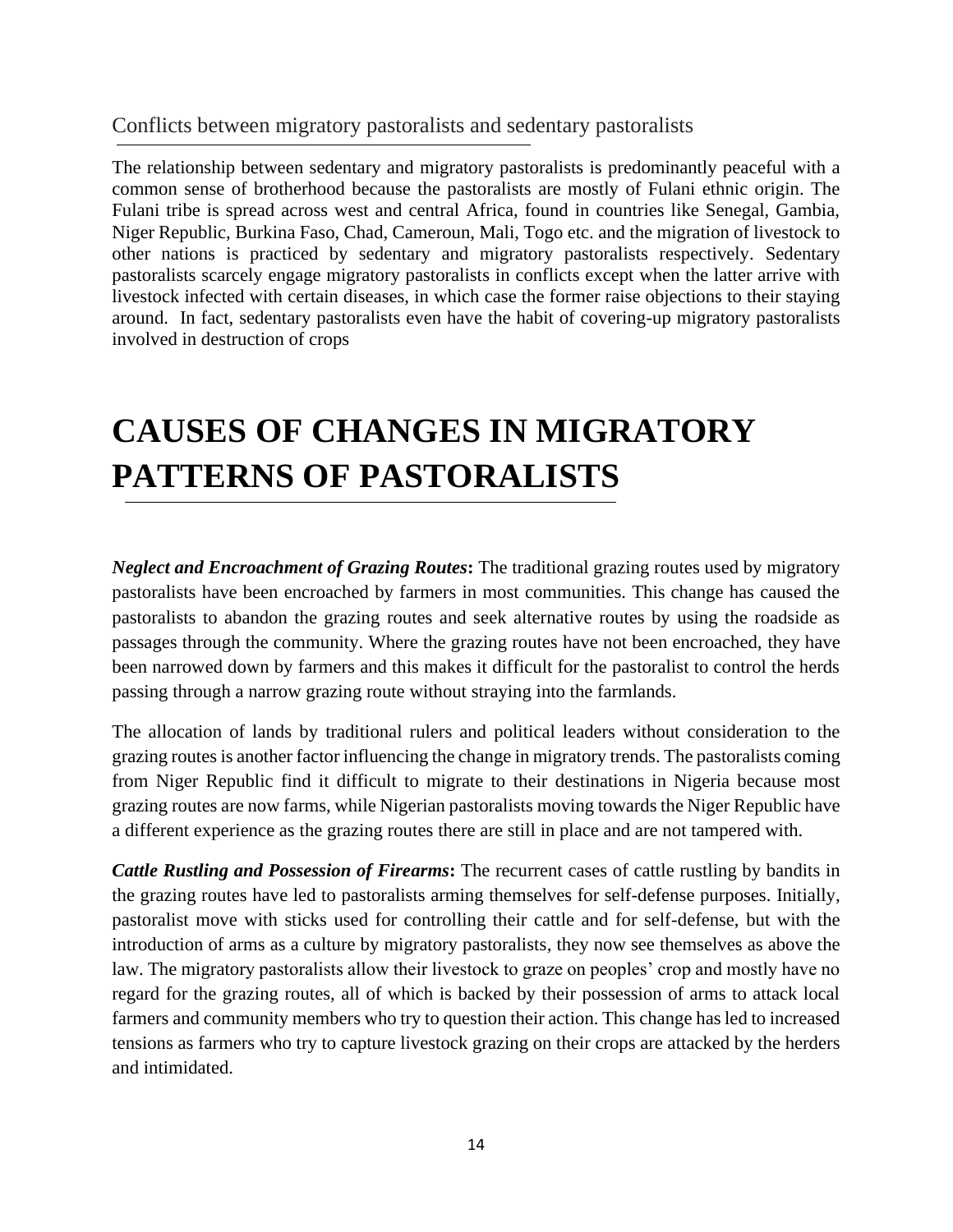*Superstitious Traditional Believers:* There is a cultural belief among the migratory pastoralists that cattle grow fatter and survive drought when they are allowed to destroy crops, hence the motivation for their actions. The sedentary pastoralists are mostly held responsible for the destruction of crops done by migratory pastoralists who most practice nighttime grazing for the destruction of crops, leading to disagreement between the sedentary pastoralists and farmers. The sedentary pastoralists are oftentimes accused of concealing the identity of the migratory pastoralists when they destroy crops. This is attributed to their sense of brotherhood and a "no snitching" policy among the pastoralists. Sedentary pastoralists have been forced to change routes because their cattle are rustled in the grazing routes and banditry is on the increase.

*Neglect of Past Traditional Practices:* There is an age-old practice of seasonal migration of herders with their cattle in search of lush grass, available water, and markets for their cattle. In times past, migratory pastoralists identify themselves upon their arrival in a community at the palace of the traditional ruler. These pastoralists who are often herders with years of experience possess mutual understanding with local farmers and adhere to the previous grazing trend; hence they were able to peacefully migrate across various parts of the community without violent clashes. They valued peace and had local mechanisms for dispute resolutions. However, there is a change among the herders as children and young adults between the ages of 13-24, who are mostly inexperienced, are entrusted with livestock for herding. The young herders who mostly do not understand how to control the herds from straying into farms, also frequently engage in nighttime herding, which causes the destruction of crops. Formerly, migratory pastoralists migrate into the communities in Sokoto after the harvest period; when the farmers would have harvested their crops and there are fewer chances of cattle destroying crops. In recent times, the herders migrate into communities before or during harvest

*Increased Population of Migratory Pastoralists:* There has been an increase in the number of transhumant pastoralists migrating into communities of Sokoto, this is attributed to the climate condition of Niger Republic and other neighboring Sahel countries. High population growth over the last four decades has heightened pressure on farmland, increasing the frequency of disputes over crop damage, water pollution and cattle theft. In the absence of mutually accepted mediation mechanisms, these disagreements increasingly turn violent. For example, Tangaza LGA shares a border with Niger Republic and from the reports of residents of Ruwa Wuri, Beli, Girma, Mazoji, Tumbulla, Laboda, Yangari, Bireme, Taffuka, Tsoni, Ayama, Labsani, Bagida, Yammi, Jangilma and Sutti communities; the number of herders migrating into their communities has increased significantly. With increases in the population of herders and livestock; the demand for lush grasses to feed cattle is high and thus, there are speculations of herders collating their cattle and allowing them to graze *en masse* on crop under the guise that the cattle strayed while the pastoralists were asleep. There is also an increase in the number of sedentary pastoralists migrating into Niger Republic. This is because there are grazing routes that have not been encroached in Niger and certain breed of their cattle do not do well under heavy rain fall.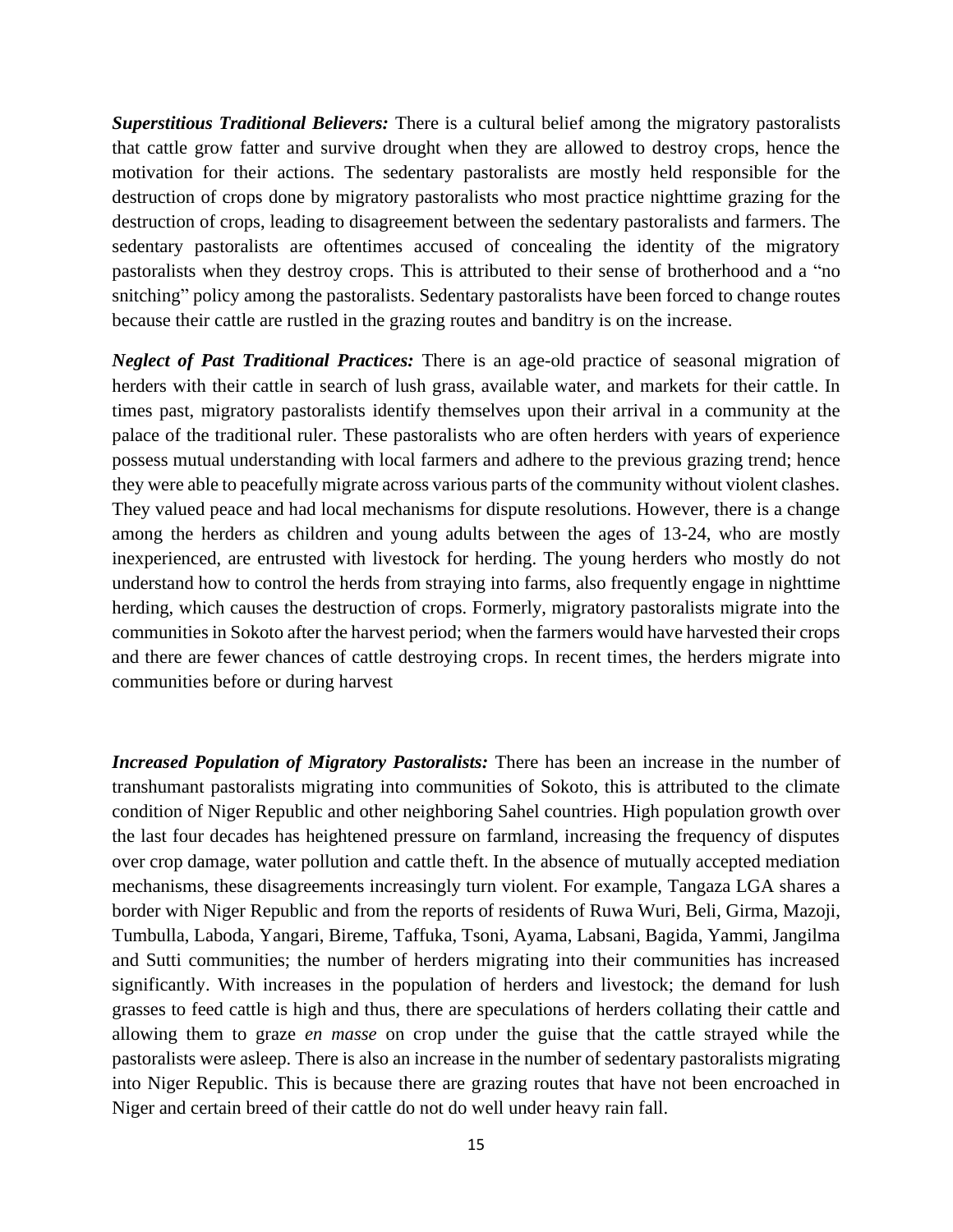*Use of Alternative Routes:* The violent clashes in the neighboring state of Zamfara have caused pastoralists to seek alternative routes to their destination. The migratory pastoralists who are usually heading to Zamfara, Katsina, Kaduna, Benue, Kwara, Niger and as far as the southern states of Nigeria are forced to seek alternative routes. The pattern of exodus back to their countries is also changing; because different pastoralists have different states they migrate into and their movement is somewhat systematic. When it is the beginning of the raining season, the pastoralists in Sokoto start migrating to Niger Republic, thus creating space for pastoralists in Zamfara to migrate to Sokoto, those in Katsina to move to Zamfara , and those in Kaduna to move to Katsina until they all migrate to their destinations. However, pastoralists are reluctant to migrate into Zamfara state because of the security challenges, hence, the pastoralists now pass from Sokoto to Kebbi state rather than Zamfara state.

*Drought and Desertification:* A major factor that has affected the migratory trend of pastoralists is environmental. The desertification in the Sahel regions is escalating as 50-75 per cent of the land area is becoming desert in Niger Republic and far northern parts of Nigeria (Sokoto, Bauchi, Borno, Gombe, Jigawa, Kano, Katsina, Kebbi, Yobe and Zamfara states).<sup>5</sup> These climatic changes have forced pastoralists to migrate to places where there are lush grasses for livestock. Migration initially was seasonal, with herders spending December to May in the central zone before returning north. Over the last two decades, however, as available pastures shrank in the far north, herders have been staying in the central zone longer – from December to June or July. More recently, some have chosen to graze their herds there permanently. This has triggered increasing disputes over land and water use with central Nigeria's growing populations of sedentary crop farmers. Hence, causing a significant change in the migratory pattern of pastoralists as the migratory pastoralist migrating into Sokoto is always on the increase compared to past years.

# **RECOMMENDATIONS**

#### *A. Improve Security for Herders and Farmers*

In recent times, there have been increased concerns about conflicts and security situation in Sokoto state and other states in North West Nigeria resulting from the farmer-herder clashes. The government and security agencies should intensify efforts to combat illegal carrying of firearms which often results in cattle rustling and banditry, and improve the security for the farming and herders communities. Regional cross-border cooperation should be strengthened with the neighboring country of Niger Republic. Both the governments of Nigeria and Niger Republic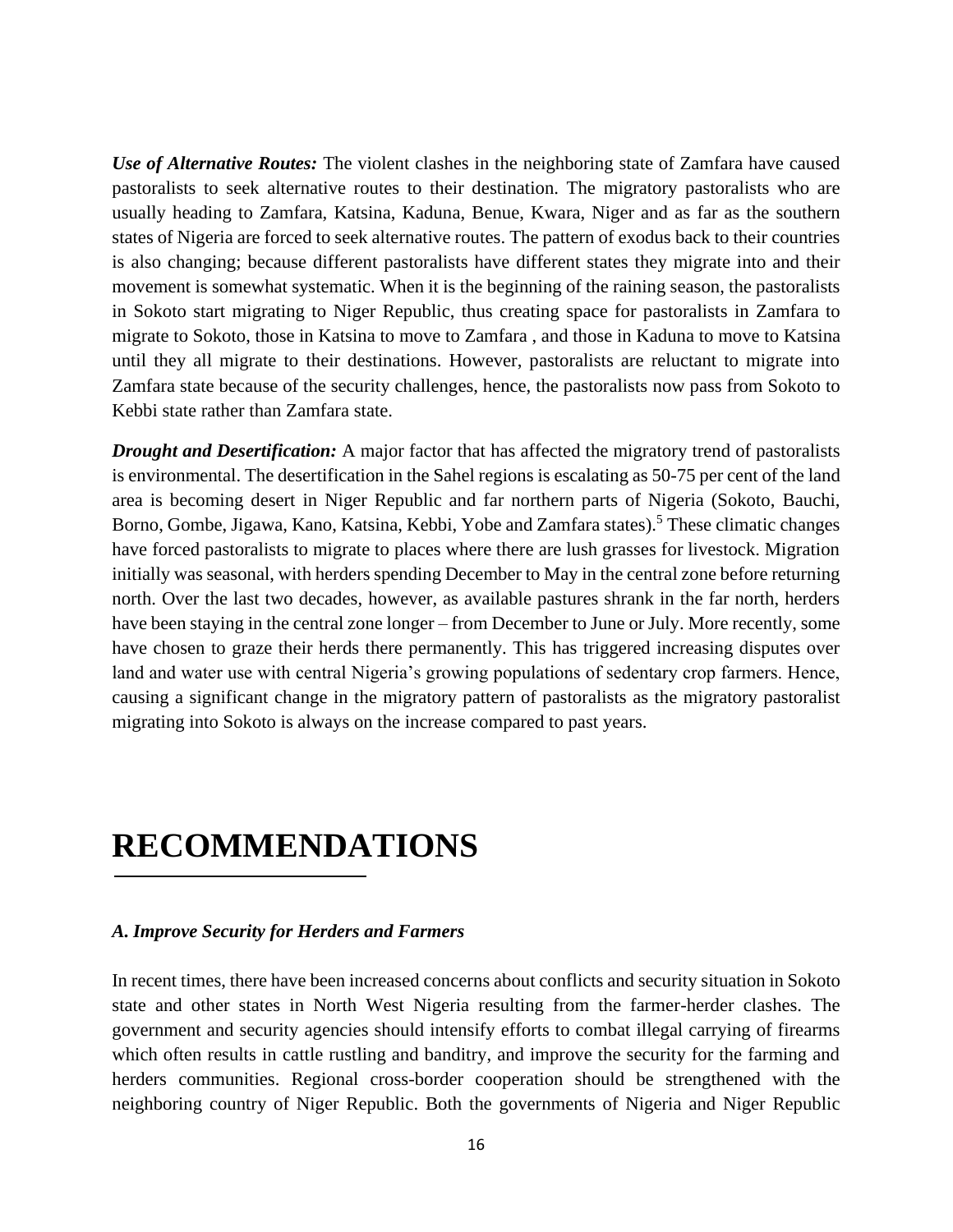should collaborate to organize information, communication, training, and education campaigns and programs directed at transhumant herdsmen and the different actors involved in transhumance in the departure, transit and host zones of transhumant herds. Operational readiness of rural-based police and other security units should be improved and communication and collaboration with local authorities should be encouraged. In 2016, Sokoto state government alongside all North West states of Nigeria, funded an anti-rustling operation in Kamuku/Kuyanabana forest which yielded positive results with recovery of large portion of stolen cattle. Similar operations should be in place to check the excesses of armed migratory pastoralists and the security challenge they pose during migration.

#### B. *Promotion of Community-based Conflict Resolutions*

Previously, the traditional leaders were aware of the presence of all migratory pastoralists in their communities. These leaders had knowledge of their source and intended destinations; hence, it was easy to resolve a dispute at the community level before it escalated. Local- and community-based dispute resolution mechanisms proved effective in both averting violence and helping communities recover from conflict. However, the case is not the same anymore as local mechanisms of conflict resolutions are no longer respected by the migratory pastoralists who mostly flee the site of conflict after causing harm. Organized forums comprising of traditional rulers, farmers, sedentary and migratory pastoralists, community vigilantes and state security agencies should be put in place to monitor, identify, discuss and manage potential threats, hence serving as an early warning system too.

#### C. *Ranching and Establishment of Grazing Reserves*

There is an urgent need to reform and improve grazing arrangements because open grazing is becoming gradually impracticable considering the danger faced by herders and farmers during migration of herds. In March 2016, vehement opposition from farming communities forced the federal government to relent its intentions to establish grazing areas across the country. Sokoto State has taken practical steps in tackling the open grazing of livestock by initiating a regional cattle ranching project that is expected to fully kick off in May 2018.The project, which will cost about N3 billion, is situated on a 10-hectare expanse of land and will cater to more than 10,000 cattle. The modern cattle ranch will involve high milk-yielding cattle breeds from Brazil, as well as high beef-yielding species from Argentina, which, when crossbred with the Sokoto Gudali cattle breed, will result in higher milk and beef production. More importantly, the cattle ranch is expected to rake in N2 billion annually for Sokoto State when fully operational. On this ranch, production of feeds, soya beans, maize, sorghum, essentially to feed animals, and growing of pastures will be the focus. Federal and state governments also need to work out alternative plans for the large numbers of herders who may lose their livelihoods in the transition from open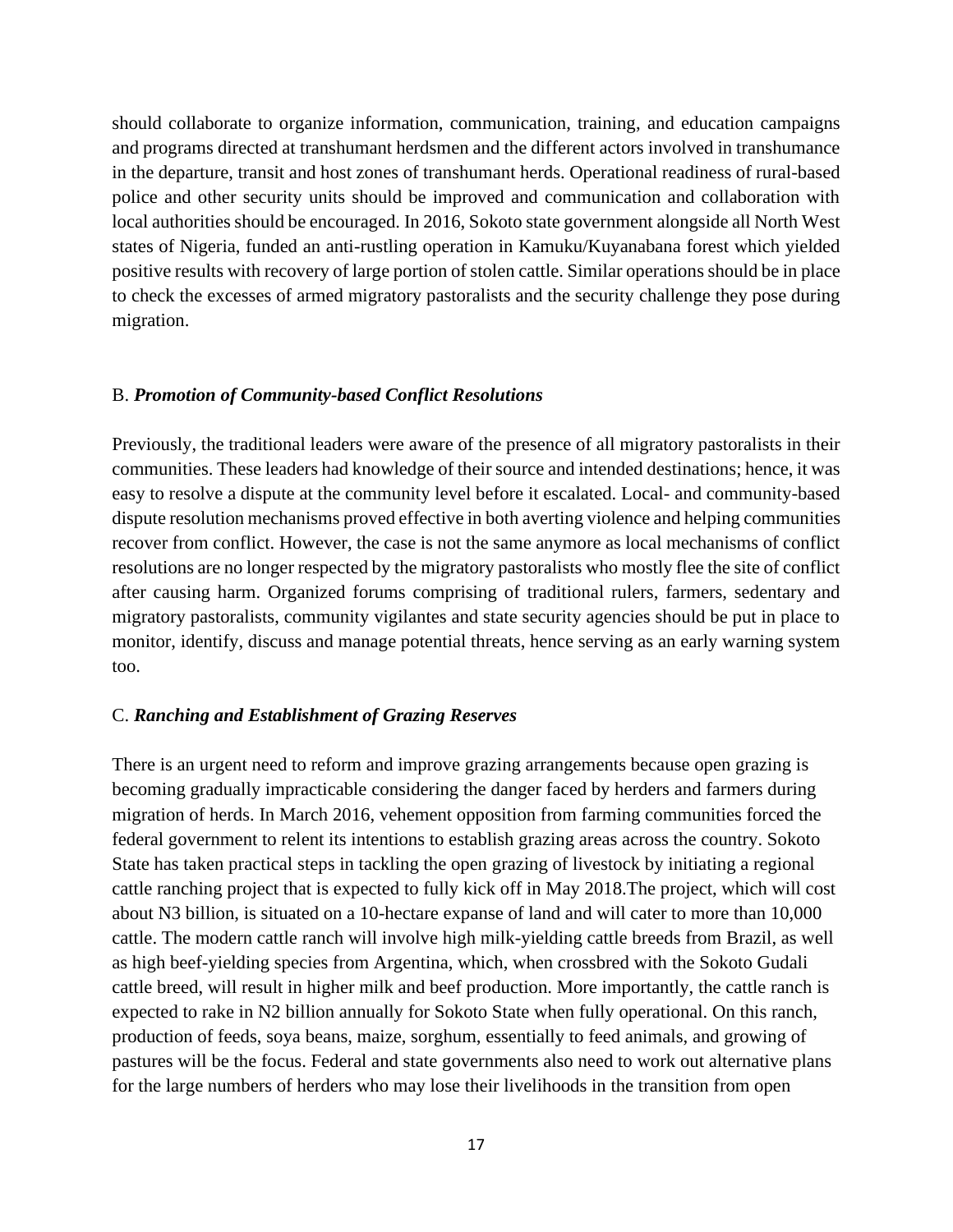grazing to ranching and the transitioning from open grazing to ranching should be in place and not like that obtained in Benue state. Bilateral and multilateral commitment, especially those concerning the conservation and sustained management of natural resources and the environment should be in place to cater for migratory pastoralists.

#### D. *Tackle Desertification*

The migration of pastoralists in search of grazing pasture is motivated by climate change and environmental factors in the Sahel. Some estimates suggest that during the twenty-first century, two thirds of Nigeria's eleven far northern states could become desert or semi-desert regions. Neighboring countries like Niger Republic and other West African states had experienced drought forcing pastoralists to migrate southward, risking more conflicts with the growing farming communities. In November 2011, the government drafted a National Adaptation Strategy and Plan of Action on Climate Change (NASPA); in November 2012, it adopted a National Policy on Climate Change. Over the longer term, therefore, federal and state governments should intensify implementation of the Great Green Wall Initiative for the Sahara and the Sahel. In spite of the efforts by state and federal government on climate issues, the impact is scarcely felt in Sokoto and other arid regions of the North West; hence, there is an urgent need to intensify actions towards combating desertification.

#### E. *Strengthen Regional Cooperation*

Regional cooperation will help reduce the cases of armed conflicts. Nigeria should work in close coordination with neighboring countries both to manage human and cattle movements across borders and to fight illicit arms trafficking. The involvement of foreign herders in the conflict in Sokoto is no longer a secret and if no regional measure is taken, it may erupt into an even bigger conflict across West Africa. To that end, the government should engage the governments of Cameroon, Chad and Niger, as well as the ECOWAS commission, to reach an agreement on how to collectively monitor and regulate international transhumance pastoralism, in accordance with relevant international instruments, including ECOWAS Protocols. It should also strengthen regional cooperation in combating desertification and mitigating the impact of climate change.

# **CONCLUSION**

The spread of armed conflict between farmers and herders in Nigeria is becoming a national and international worry. With scarce resources, weak policies and legislations, criminality, violent conflicts, ineffective conflicts resolution mechanisms, weak rural governance and security system being the major drivers of the conflict; priority should be given to this conflict to prevent further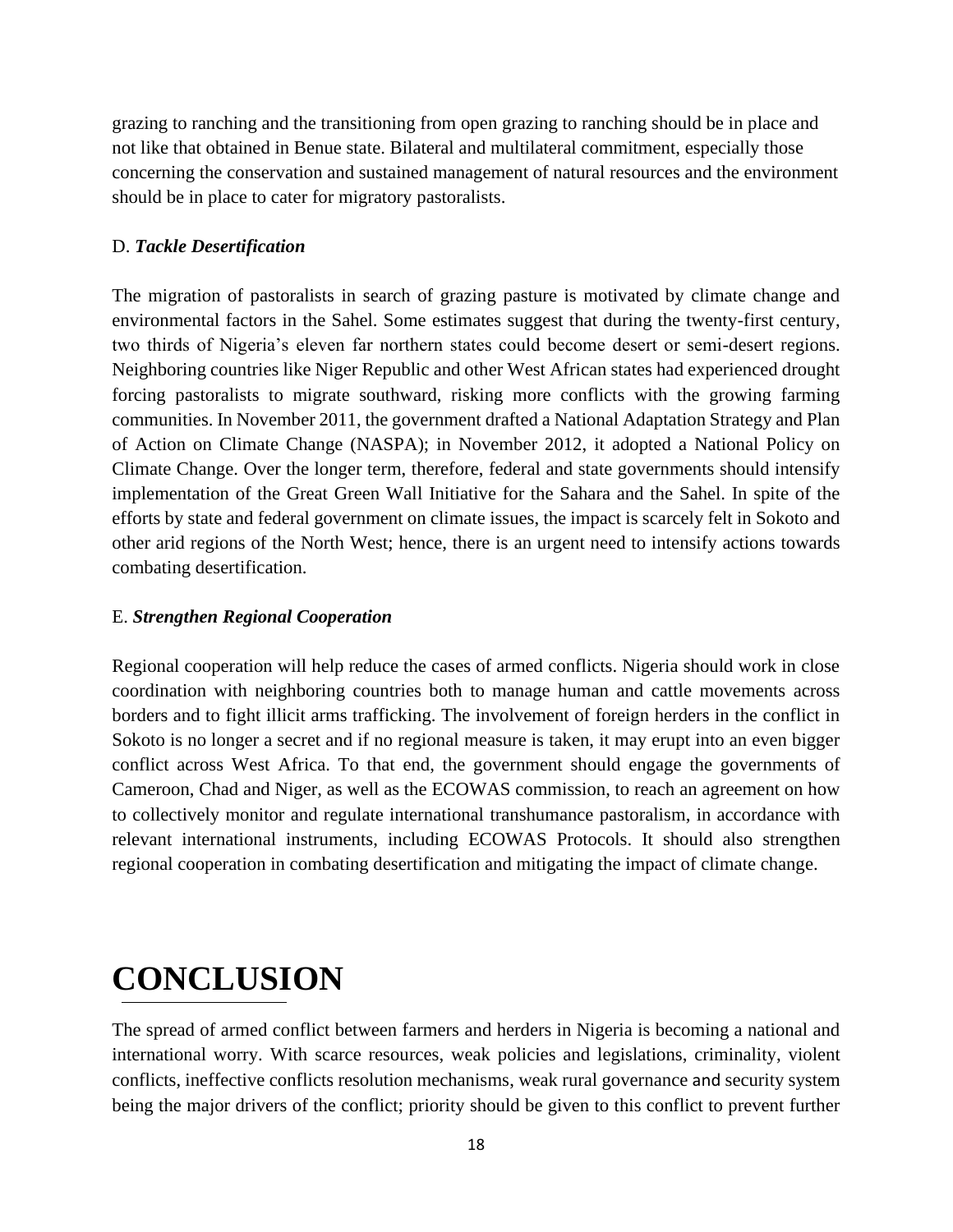bloodshed, disunity, deaths, and escalation by conflict merchants and persons who may want to politicize the crisis. State governments also need to formulate and implement steps to address the needs and grievances of all sides transparently and equitably. Strengthening law enforcement, supporting local conflict prevention and resolution mechanisms, preventing grazing routes encroachment, establishing and protecting grazing reserves would all make a significant and immediate difference. In the longer term, the arms influx should be curbed, violent cultural beliefs should be modified by enlightenment, and environmental trends forcing herders into Nigeria should be addressed, particularly as they pertain to migration to the southern parts of the country. Failure would spell greater danger for a country already battling other severe security challenges and, potentially, for the wider West and Central African region.

## **REFERENCES**

- Ahmed, J. (2019, September 8). The Farmer/Herder Conflict: What Way Forward? *Daily Trust.*  <https://www.dailytrust.com.ng/the-herder-farmer-conflict-what-way-forward.html>
- Alagbe, J. (2018, December 3). Nobody Should Attack Malian Herders In Sokoto Miyetti Allah. *Punch Newspaper.* <https://punchng.com/nobody-should-attack-malian-herders-in-sokoto-miyetti-allah/>
- Atori, D. (2017, October 30). Farmer/Herder Clashes: Nigeria Lost \$13.7billion, 2,500 dead, 62,000- Abdulsalami. *NewTelegraph.<*[https://www.newtelegraphng.com/2017/10/farmerherdsmen-clash](https://www.newtelegraphng.com/2017/10/farmerherdsmen-clash-nigeria-lost-13-7billion-2500-dead-62000-abdulsalami/)[nigeria-lost-13-7billion-2500-dead-62000-abdulsalami/](https://www.newtelegraphng.com/2017/10/farmerherdsmen-clash-nigeria-lost-13-7billion-2500-dead-62000-abdulsalami/)
- Cattle Rustling and Armed Banditry Along Nigeria-Niger Borderlands. Murtala, A.R. (2018). *IOSR Journal Of Humanities And Social Sciences (IOSR-JHSS) Volume 23, Issue 4, Ver. 4 (April.2018)PP 66-73*
- ChomBagu and Katie Smith. (2017).Past is Prologue: Criminality and Reprisal Violence in Nigeria's Middle Belt, 1st ed. Washington DC: Search for Common Ground
- Forty-nineth Section of the Council of Ministers- Relating the Implementation of the regulationon transhumance between ECOWAS member states. *Official Journal of the Economic Community of West Africa (ECOWAS) 2003*
- Herders against farmers: Nigeria's expanding deadly conflict,  $1<sup>st</sup>$  ed. Brussel: ICG [https://d2071andvip0wj.cloudfront.net/252-nigerias-spreading-herder-farmer-conflict.pdf.](https://d2071andvip0wj.cloudfront.net/252-nigerias-spreading-herder-farmer-conflict.pdf.%20september%202017)  [september 2017](https://d2071andvip0wj.cloudfront.net/252-nigerias-spreading-herder-farmer-conflict.pdf.%20september%202017)
- Khadiagala, Gilbert. (2011). Conflict Management Mechanisms in Resource-Constrained African Communities.[<https://www.researchgate.net/publication/233953037\\_Conflict\\_Management\\_Mec](https://www.researchgate.net/publication/233953037_Conflict_Management_Mechanisms_in_Resource-Constrained_African_Communities/citation/download) [hanisms\\_in\\_Resource-Constrained\\_African\\_Communities/citation/download](https://www.researchgate.net/publication/233953037_Conflict_Management_Mechanisms_in_Resource-Constrained_African_Communities/citation/download)